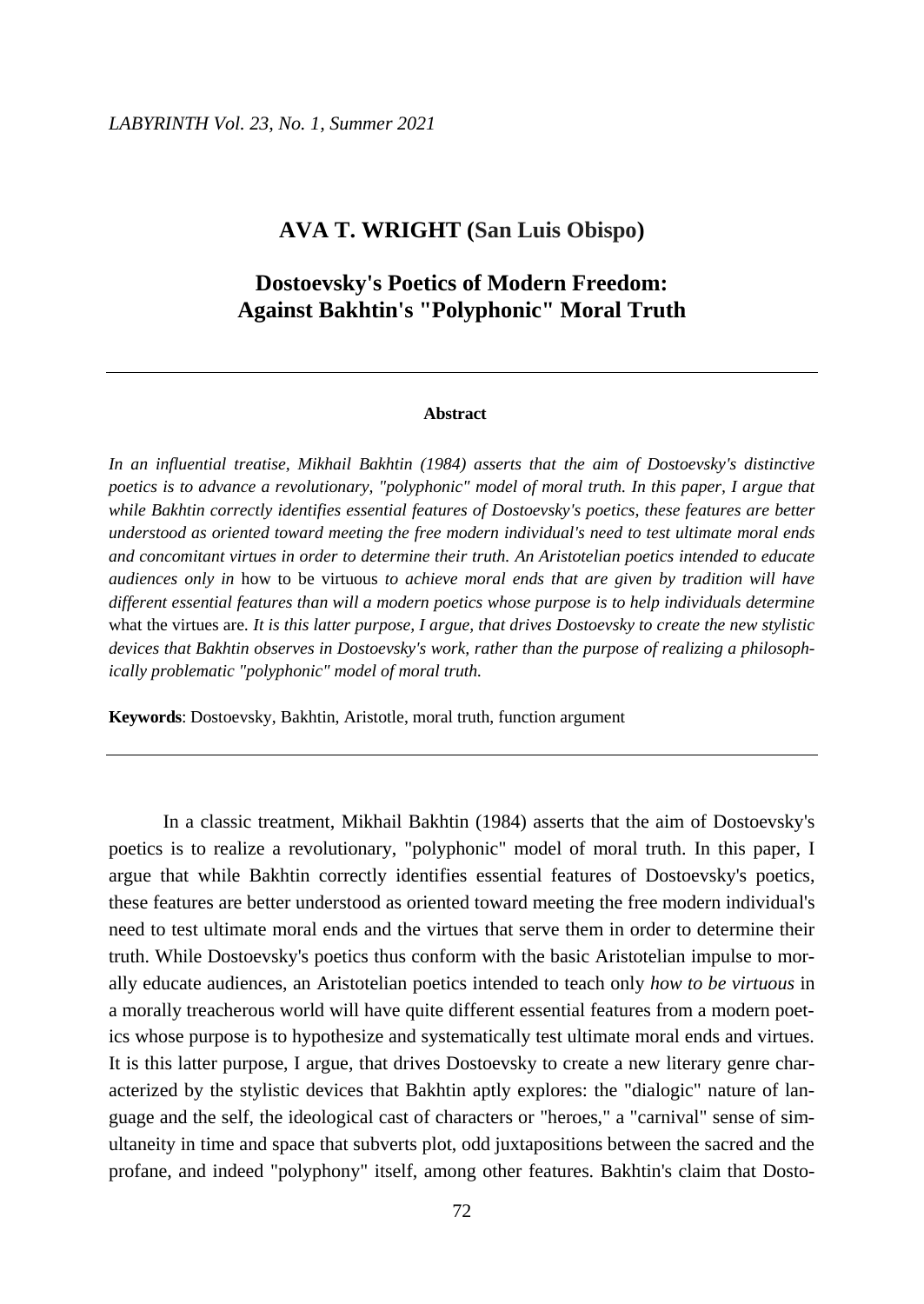evsky asserts a new "polyphonic" theory of moral truth is not only unnecessary to understand Dostoevsky's poetics, but distracting and philosophically problematic.

This paper has five sections. In the first section, I argue that Aristotle's poetics are inadequate to meet the ethical needs of individuals in modernity because the basic structure of Aristotle's moral theory fails in modernity, and I explain why. In section two, I show how the essential features of Dostoevsky's poetics nevertheless can be understood to conform with the morally educative impulse that animates Aristotle's poetics. In sections three and four, I criticize Bakhtin's analysis more directly. In section three, I argue that the stylistic devices Bakhtin distinguishes can be explained as necessary in order to test ultimate moral ends and virtues, rather than to realize polyphonic moral truth. I also dispute Bakhtin's polyphonic model of truth on philosophical grounds. In section four, I argue that certain features characteristic of Dostoevsky's work resist Bakhtin's analysis but accord with the aim of testing moral truths and virtues. I conclude with a summary in section five.

1. Aristotle's poetics are sound so long as the fundamental structure of his moral theory holds. But if the concept of a human being generates no distinctive human function (*ergon*) and, therefore, no sense in which the life of the virtues (*arete*) is necessarily a good, happy life (*eudaimonia*), then Aristotle's poetics, which takes the purpose of poetry and art to be to train individuals into virtues that promote and partly constitute a good human life, fail to address the ethical task at hand.

In Book One of the *Nicomachean Ethics*, Aristotle attempts to answer the question, What is the highest good achievable by a human being across her whole life (NE 1095a16)?<sup>1</sup> Aristotle's question is eminently practical; if we could answer it, then we would know what virtues to cultivate in order to lead the best life. Aristotle provides a schematic outline of his answer in Chapter Seven of Book One. First, Aristotle argues that the highest human good must be the "end of action," meaning that it is intrinsically and never instrumentally valuable, and that it is "self-sufficient," lacking in nothing (NE 1097a28-30, 1097b7-17). After dismissing a number of candidates such as honor or pleasure because these ends are either means toward other ends or insufficient by themselves for a good life, Aristotle concludes that *happiness* (*eudaimonia*) is the only candidate end that meets his formal criteria, where by happiness Aristotle means a "flourishing" life, rather than a subjective emotional state. But Aristotle immediately concedes that concluding that the highest good is happiness is a "platitude" and that we need a more substantive account of what

 $\overline{a}$ 

<sup>&</sup>lt;sup>1</sup> References to Aristotle's work will be cited by an abbreviation or short name, page and line numbers (e.g., NE 1097b23-4) or alternatively by section and page numbers separated by periods (e.g. *Poetics*, 3.4.1-3). See references for abbreviations and translations.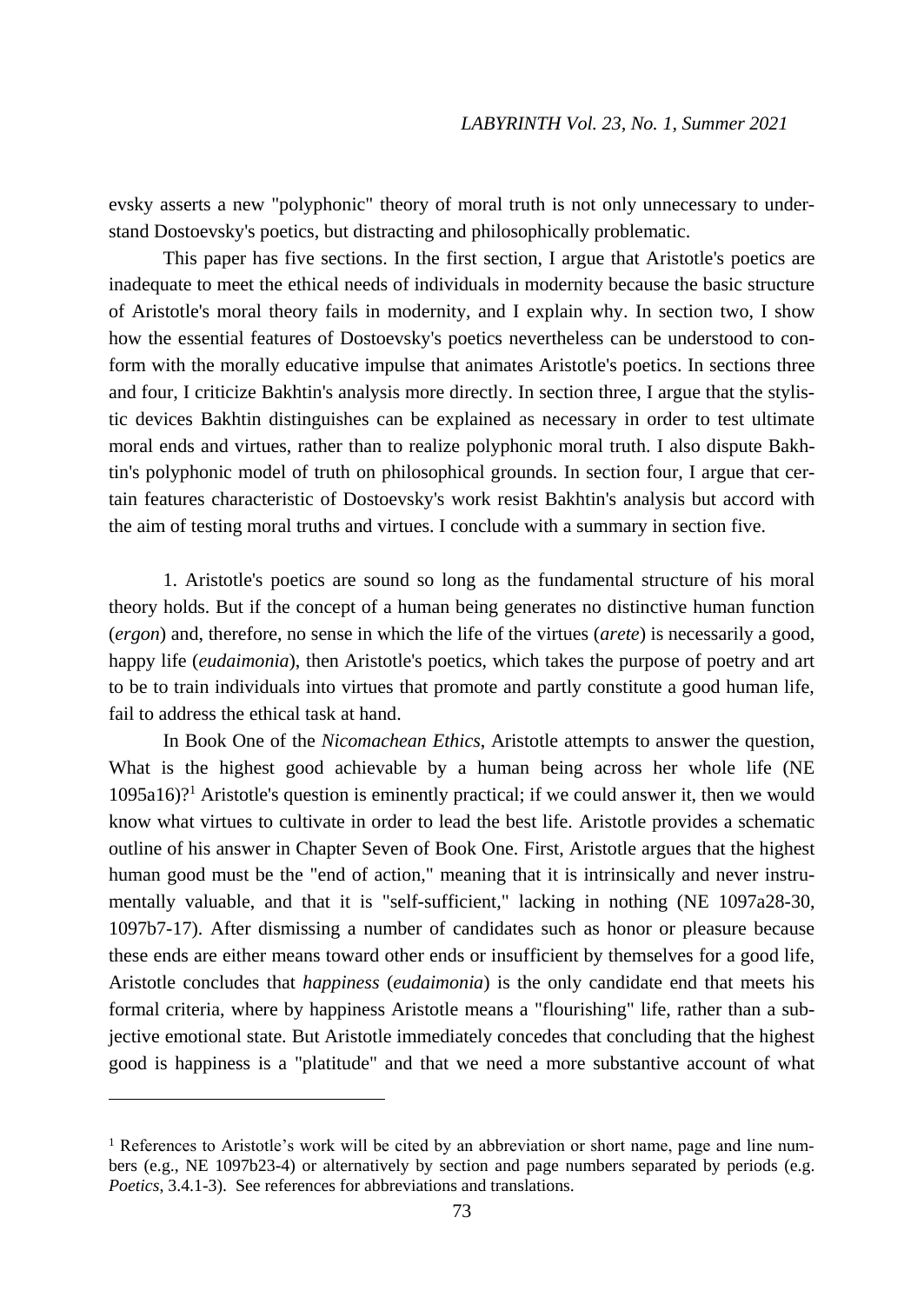happiness is (NE 1097b23-25). Aristotle suggests that we might achieve this more substantive account by an examination of the human function (*ergon*), if one exists.

Aristotle's crucial "function argument" in the *Nicomachean Ethics* then proceeds in three main steps: 1) First, Aristotle asserts that the "good" of anything that has a function (*ergon*) resides in the function of that thing, and that this seems to be true of human beings:

For just as for a flute-player, a sculptor, or an artist, and, in general, for all things that have a function or activity, the good and the 'well' is thought to reside in the function, so would it seem to be for [a human being], if [a human] has a function. (NE 1097b25-29)

A good flautist plays the flute well; a good sculptor sculpts well, etc. Hence if there is a highest human good, Aristotle reasons, then that good will reside in performing the human function well, if there is one. 2) Second, Aristotle argues that the function of a human being is "an activity of the soul in accordance with, or not without, rational principle..." (NE 1098a7). The "soul" (*psuchē*) consists in all the features of a human being that distinguish her from an inanimate object, and Aristotle argues that what essentially distinguishes the human soul from the souls of plants or other animals is that the activity of the human soul is rational. Aristotle eliminates other possibilities for the human function because they are not unique or not characteristic. Aristotle then concludes that 3) living an active, practically rational life well is to live a life in accordance with the virtues, which are human ways of rationally doing things well (NE 1098a17). Just as a good eye sees well when it has the virtues of clarity and brightness, so a good human being lives well when she is courageous, temperate, friendly, loving, etc. And this living well in accordance with the virtues constitutes happiness (*eudaimonia*).

Aristotle's main ethical task, then, is to train the growing human being in the virtues, which are not merely codes to follow but are instead right dispositions, having the right feelings "at the right times, about the right things, toward the right people, for the right end, and in the right way..." (NE 2.6.10-11). One can only learn the virtues by experience (NE 6.8.5), but that experience can be gained not only by actual life experience but also by confronting mimetic *representations* of life experience in art (*Poetics*, 1340a25). Aristotle argues that such artistic mimesis teaches the virtues in ways that can in fact be superior to learning them through actual life experience: 1) a human being can confront representations of terrible events in a tragedy without suffering real consequences, 2) extremes of moral experience are rare in life, but art can readily represent them, and 3) a person can accumulate many more morally significant experiences through repeated exposure to appropriate artistic representations than she would be able to experience in actual life. The purpose of tragedy, according to Aristotle, is to create a "catharsis" of the extreme emotions a person spontaneously has in response to representations of challenging moral experiences. This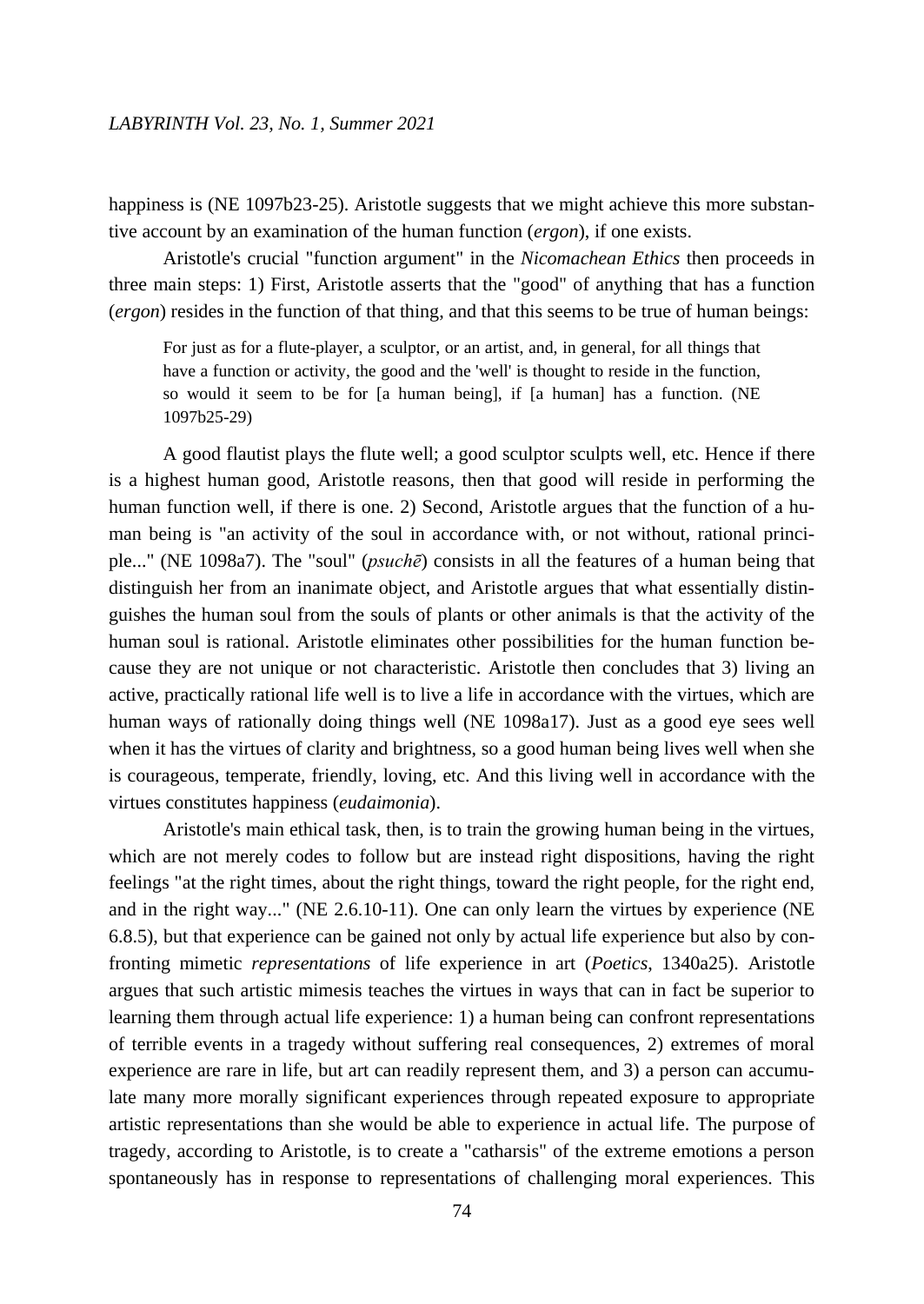catharsis helps to temper the emotions so that they may mature in due proportion, Aristotle argues, and so gradually can be shaped into the virtues.

Modern ethicists criticize Aristotle's descriptive-prescriptive ("is-ought") transitions in the function argument as well as his claim that there is a distinctive human function that can be derived by an examination of human nature. First, even if we could derive a robust, distinctively human function from a human nature that is stable and universal, it does not necessarily follow that the good performance of that function would therefore be the *highest* or best human good. The *goodness* of a good human being is not necessarily the same as the *highest good* for that human being, and Aristotle needs some argument for why it is (Glassen 1957). The virtues that make a good human being good may have little or nothing to do with her happiness, as Immanuel Kant argues (Kant 1992, 418). The free modern individual might still ask, why think that being a *good human being* is necessarily *good for* me? (Wilkes 1980). Second, any robust human function derived from an examination of human nature would seem to set undue limits on human freedom and self-determination. As Dostoevsky's Underground Man retorts, "man may consciously, purposely, desire what is injurious to himself, what is stupid, very stupid – simply in order to have the right to desire for himself even what is very stupid and not to be bound by an obligation to desire only what is sensible" (Dostoevsky 2009, 38). Perhaps this radical freedom to choose is the essence of the human soul's activity, rather than its rationality, and Underground Man is right that even its bare exercise might achieve a higher good than a life lived in dutiful conformity with Aristotle's virtues. Bakhtin makes a similar point: "[M]an is not a final and defined quantity upon which firm calculations can be made; man is free" (Bakhtin 1984, 59).

There may also be strictly historical reasons that Aristotle's function argument fails in modernity. Aristotle appears to have thought it self-evident that a "man" has a function in the same way that a flautist or sculptor has a function, and one possible explanation is that classical theorists traditionally assumed that to be a "man" is to fulfill several overlapping functional social roles in the *polis* such as son, father, citizen, soldier, etc (MacIntyre 1984, 59). A good son, father, or soldier ought to have virtues appropriate to each of these roles, such as love, wisdom, or honor, and a "man" is the sum of these roles. These social roles thus define a discrete human nature and so the virtues. In the transition to modernity, however, a "man" came to be conceived abstractly, as a free *individual* independent of any social role (or, indeed, gender), and, therefore, independent of any determinate social function. But if such an abstracted individual has no social function, then there is no way to locate her good socially and, therefore, no way to establish that the life of the virtues appropriate to her role is the best life for that individual. Being courageous or honorable would serve no definite social purpose for her. Morally challenging conflicts become radi-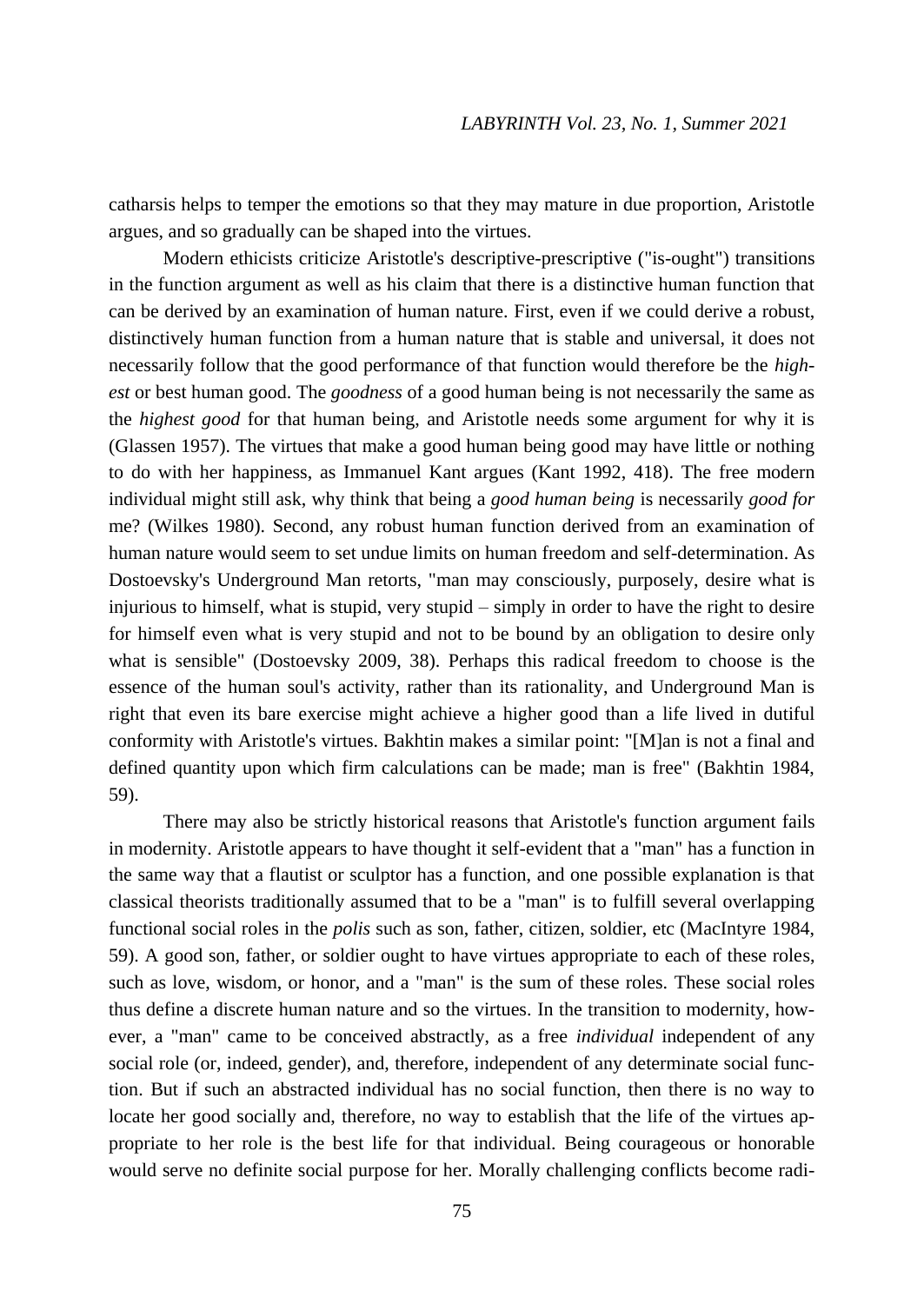### *LABYRINTH Vol. 23, No. 1, Summer 2021*

cally morally challenging because they do not pose questions as to *how* to best lead the life of the virtues in difficult or tragic situations, but indeed *whether* to do so, or what virtues one should have and why. Aristotle's poetics, which describes an art intended to teach the free individual only *how to be virtuous* in a morally treacherous world, no longer seems relevant to free modern individuals who question what virtue really is or why they should try to achieve it.

2. But it is not therefore necessary to abandon the basic educative impulse of Aristotle's poetics, which is to theorize literature and art as a way of representing ethical life so that individuals can learn the nature of moral truth. Modern individuals are free to choose their own ultimate moral ends and concomitant virtues; hence, there must be a new form of poetics recast to represent not only individuals acting virtuously in difficult circumstances, but individuals interrogating the true value of the traditional virtues and different forms of moral life for themselves. What sort of a poetics could serve this new purpose?

A poetics with the aim of testing and justifying ultimate moral ends will have a different set of essential characteristics than the traditional Aristotelian poetics whose purpose is to train audiences into a set of virtues that are given. For Aristotle, a tragedy is primarily a representation of *action* because "happiness and unhappiness lie in action, and the end [of life] is a sort of action, not a quality" (*Poetics,* 50a17). The life of the virtues consists in taking action in response to complex events, not in our reasoning about what action to choose, or in the details of our language, or in the peculiarities of our individual characters. Plot is thus the most important of tragedy's six major elements for Aristotle, and a wellformed tragic plot should have a logical beginning, middle and end, preferably with reversals of fortune and surprises as well as depictions of suffering that arouse pity and fear (*Poetics*, 3.4.1-3). Bakhtin discusses how Dostoevsky inverts Aristotle's table of the ordered elements of tragedy, setting dialogue (Aristotle's diction), reasoning and character above plot, while subverting plot itself by emphasizing Dostoevsky's "carnival" sense of the virtual simultaneity of events in time. Since for Aristotle the moral good is assumed to be the life of the virtues, the plot, which concerns how those virtues guide action in the world, is the main concern, and constructing challenging or complex situations for the operation of the virtues is the main poetic task. Aristotle's audience does not need to hear much if any of the reasoning of a tragedy's heroes, or listen to long speeches, or comprehend details of their language, because such speech and thought are a mere "quality" of their characters, and their speech will inevitably be confined mainly to mere restatement or lament over the conflicts that a well-constructed plot raises endemically. What Aristotle's audience needs to see is how to *act* virtuously in the face of such conflicts.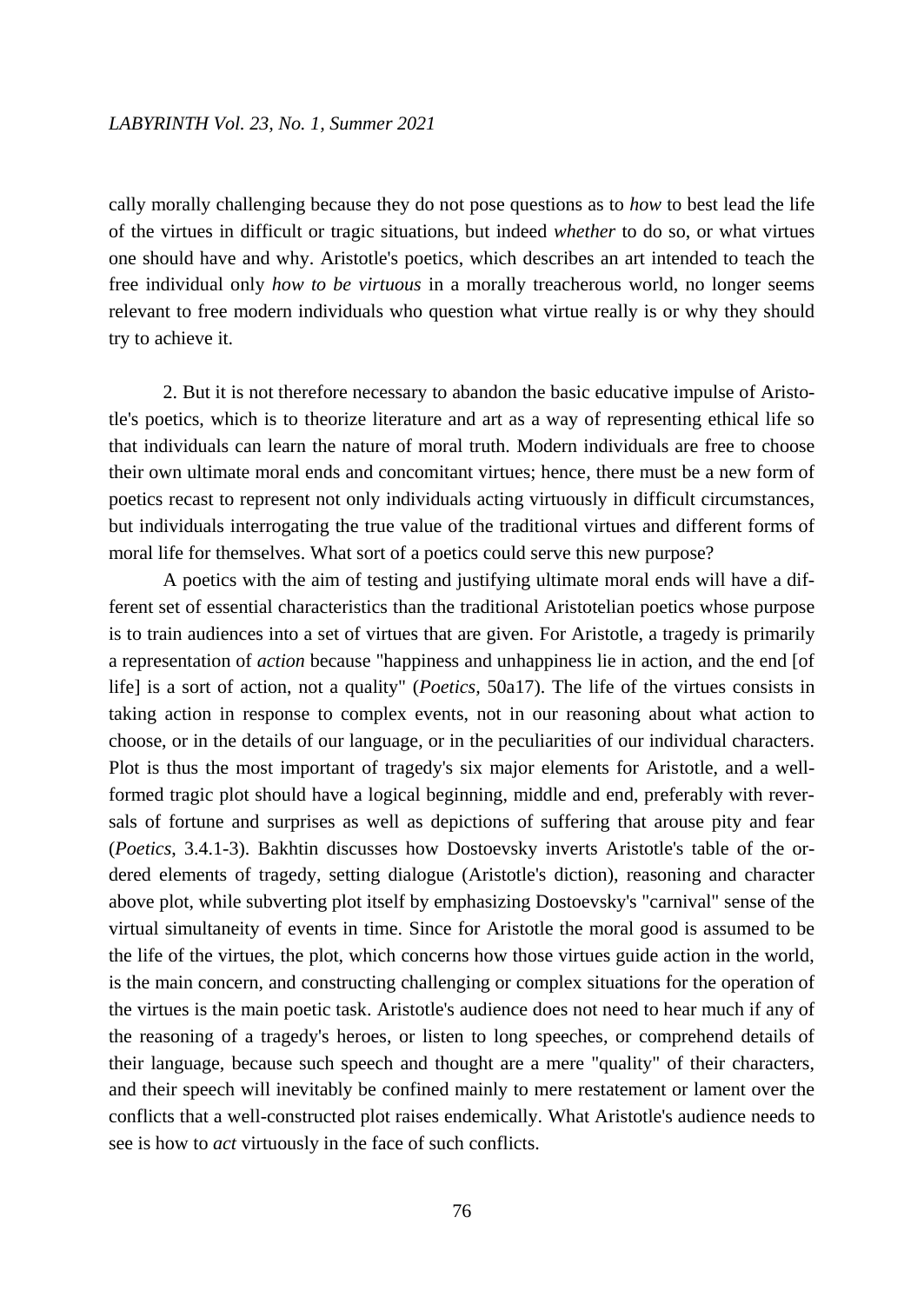But when the highest human good and the virtues themselves are under interrogation, then the characters and their language and reasoning become the most important elements because the audience would be unlikely to fully understand from a character's mere actions in the face of plot events what that character took to be her moral ends. The primary purpose of this new modern poetics would be to show the workings of different characters' practical reasoning as they experiment with ultimate moral ends and new virtues, and this purpose requires extensive attention to the characters' speech and reasoning, their rationalizations for their actions. The actions themselves might be quite simple, perhaps even trivial, as when Underground Man bumps the police officer who had previously unwittingly offended him (Dostoevsky 2009, 71). The actions of such characters might be inexplicable in themselves without an understanding of the character's personality and the idea behind it. In *The Double*, Goliadkin races from his apartment to his office and back again, and to various anterooms and homes, in a mounting frenzy; and without hearing the deteriorating, increasingly alarmed stream of his consciousness, an audience could learn nothing from his mere actions. To understand the moral life of such characters, hearing their thoughts and reasoning is essential.

Dostoevsky's new modern poetics are thus stylistically distinctive because they are directed toward both a new kind of moral subject and new kinds of moral objects. They are the artistic tools for helping a radically free modern individual determine true moral ends and concomitant virtues for herself. The "monologic" tools of Aristotle's poetics, by contrast, are tools for helping a certain kind of classical man achieve the good characteristic of such men, which according to Aristotle, is the practically wise, *eudaimon* life of the traditional virtues. A new moral task in modernity demands new artistic tools.

Agamemnon must sacrifice his daughter Iphigenia to satisfy Artemis' demand, or his entire army (and Iphigenia, too) will perish, stranded on a barren island wasteland. Antigone must bury her brother despite her duty to obey the laws of her city and its king. There is no sense in these tragedies of questioning whether or why murder is wrong or whether violating one's duties to the state is wrong; their purpose is instead the mimesis of complex actions where ultimate moral ends clash in tragic ways. Audiences learn the subtleties of the virtues through an emotional annealing process as they see Agamemnon or Antigone inexorably go to moral ruin. Audiences emerge from such cathartic artistic experiences with a stronger and more sensitive commitment to the virtues of loyalty or love (Nussbaum, 1993). But the modern free individual might ask the question, Why should Agamemnon care about his army? or alternatively, even, Why care so much about his daughter? or assuming he does care, Why should Agamemnon grieve over sacrificing Iphigenia, since sacrificing her seems the right thing to do, all things considered? (She would have died otherwise anyway, after all.) Why is this a tragedy at all? Or: why should Antigone bother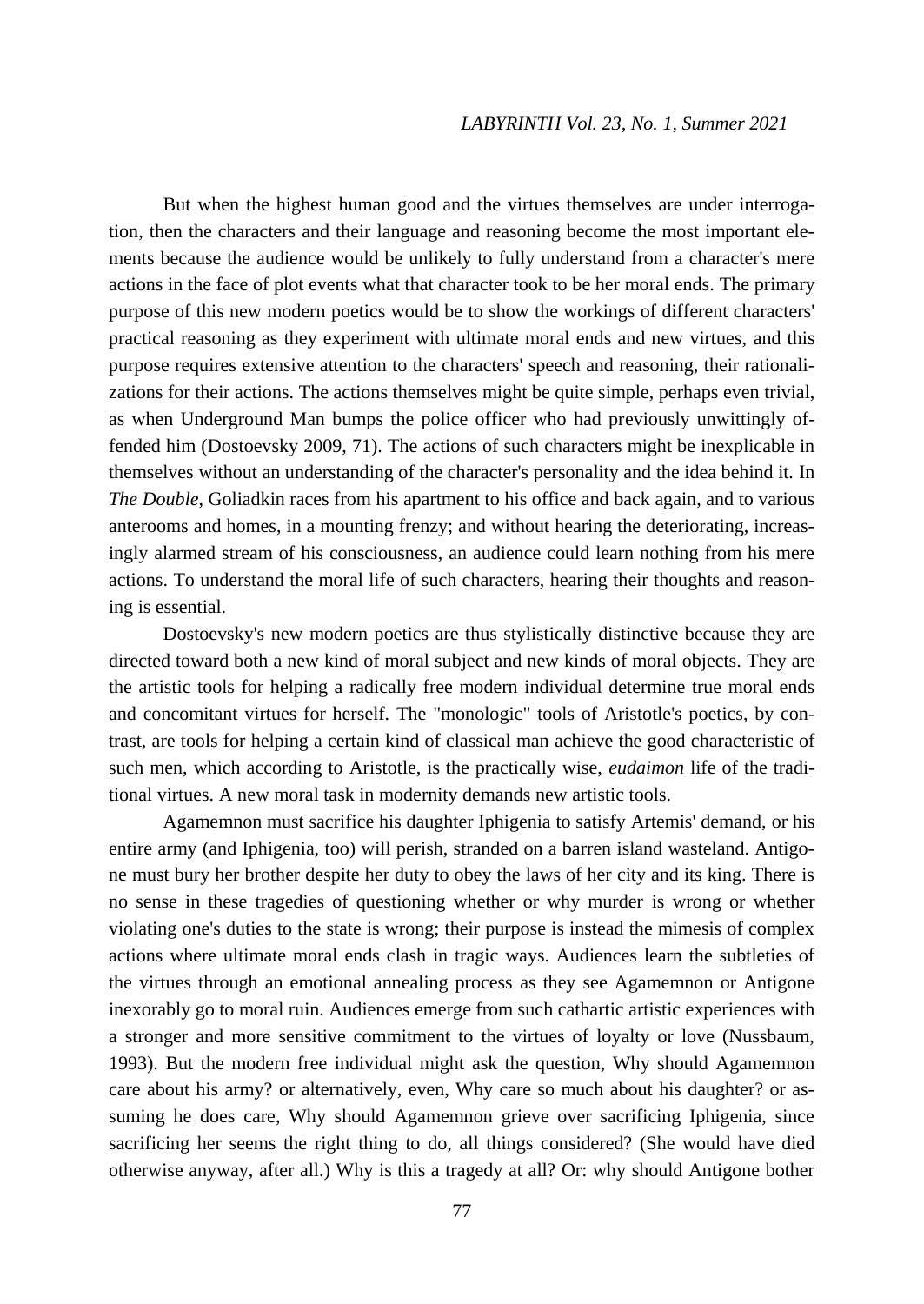with burying her brother? What reason does Antigone have for obeying the law, other than to avoid punishment? he ancient tragedies do not address these kinds of questions, and if they did, then they would fail their artistic task, which is to train audiences in virtues that are already given. Agamemnon laments his tragic dilemma; he does not question whether tragedy is at hand; if Agamemnon asked "well, why is murdering Iphigenia so wrong, anyway?" and began debating the question in the way of a Raskolnikov, Aeschylus would have achieved a comic effect, not a tragic one. Such questions are not properly ethical questions in the ancient world, and airing them would have bewildered ancient audiences. Such questions would have been taken as evidence of either deep wickedness, or rank foolishness, or insanity.

But they are reasonable and urgent questions for individuals burdened with the need to determine what the good and the virtues are according to their own lights. And Dostoevsky's art tries to answer this need. To do so, Dostoevsky creates heroes who cultivate countervailing (im)moral views in each case, and then he lets them speak at length in their own ways, to show the distinctive practical reasoning and character of the person who holds that moral view. Dostoevsky might have instantiated an anxious Agamemnon who assertively rejects any sense of responsibility toward his army, perhaps because they are his slaves to whom he owes nothing or perhaps because, after all, as king he could have any one of them executed at will, or perhaps because they are fools who don't perceive their own selfinterest, while he as a master-king perceives his self-interest clearly, or perhaps because of any number of other heavily articulated rationalizations such an Agamemnon might raise to rid himself of the troublesome tragic conflict of values. Dostoevsky must portray his hero's justifications and rationalizations, and his hero's distinctive character, not merely the hero's actions, because his task is to test whether one or another of the moral ends at issue is one a free individual *should* choose.

3. Dostoevsky's art therefore goes directly to interrogating the truth of ultimate moral ends, while operating technically in much the way that Bakhtin describes. But Bakhtin technical analysis falters when he argues that devices such as polyphony are intended to serve a new, revolutionary theory of moral truth, or that truth is necessarily always subjectively embodied in a particular person's point of view. It may be possible to read Bakhtin as defending the narrower claim that Dostoevsky founded only a new artistic genre that empowers him to artistically depict previously hidden but nonetheless objective truths of human life, but Bakhtin sets forth the strong claim that Dostoevsky endorses a polyphonic model of truth too many times to make this narrow interpretative claim plausible (Bakhtin 1984, 31, 40, 95, 99, 183, etc.) Bakhtin fails to see that the reason Dostoevsky must subjectively embody the ideologies at play in his work is not because he is committed to a new "polyphonic" theory of truth, but instead because his artistic task is to test ultimate moral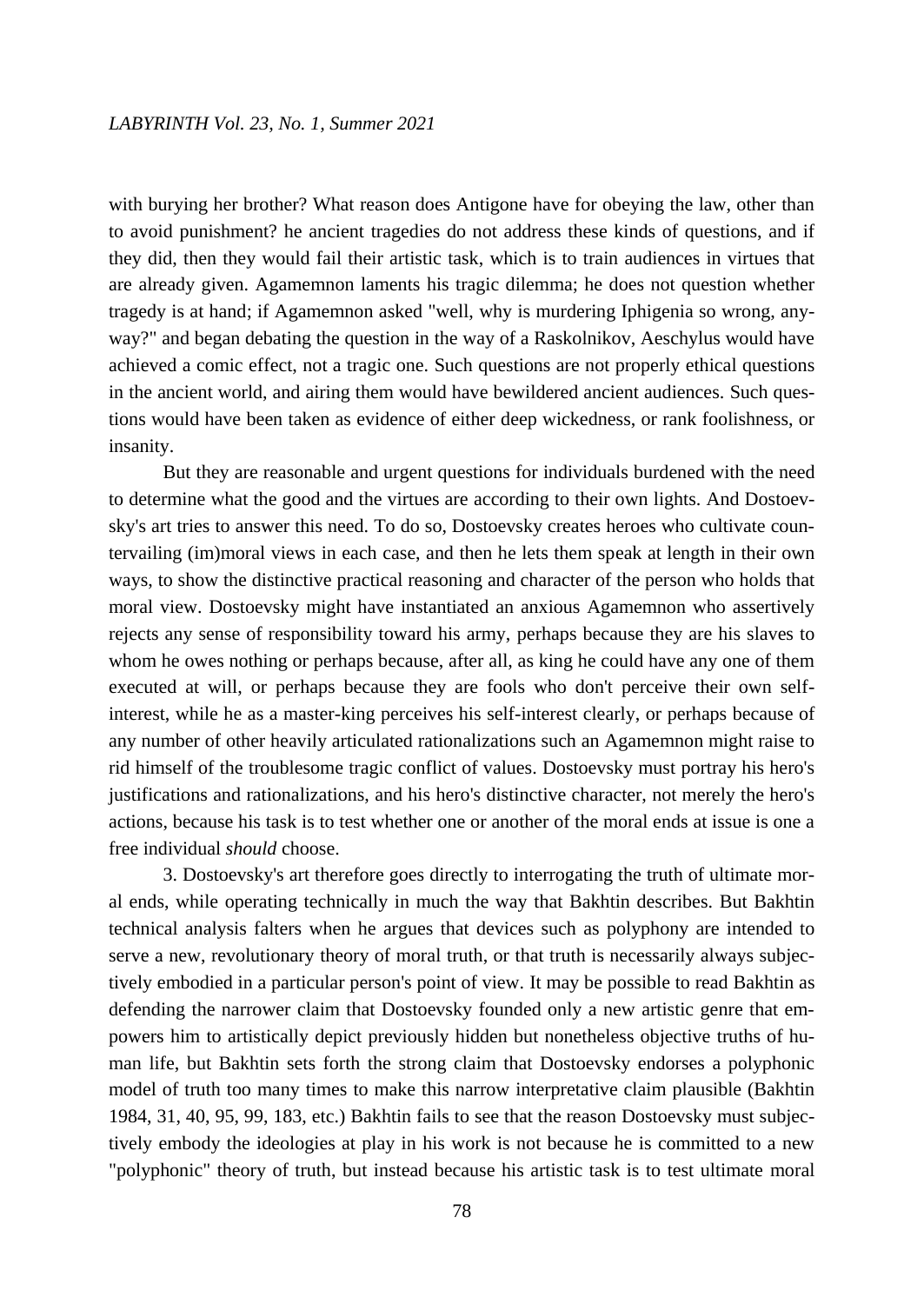ends for newly free modern human beings, as opposed to merely testing and tempering the virtuous pursuit of traditionally given moral ends. To test moral ends, Dostoevsky must show characters in the full operation of their practical reasoning freely choosing (sometimes) traditionally morally evil ends.

Moreover, the theory of polyphonic truth that Bakhtin imputes to Dostoevsky seems problematic philosophically. Bakhtin gives little or no account of how dialogic interaction between multiple voices leads to ethical insight, or whether such insight is even compatible with polyphonic truth. Bakhtin asserts that polyphony is not relativism because while polyphony is fundamentally dialogic, relativism by contrast makes "all argumentation, authentic dialogue...unnecessary" (Bakhtin 1984, 69). While dialectic occurs within one subject who holds two opposed judgments, Bakhtin says, positive dialogue only occurs when the two judgments are held by two different subjects (Bakhtin 1984, 183). But what distinguishes relativism from objectivism (or a refined perspectivism) is not that there is no argument or dialogue between various ethical positions but, instead, that there is no set of shared standards that are robust enough to allow for a rational choice between those positions. Yet Bakhtin's vision of polyphonic truth does seem to imply that there can be no standard of judgment that (in theory) all individuals might share and, therefore, that there will be a multitude of irreducibly incommensurate moral positions, each linked to a certain hero-personality as the avatar of that ideology. Such an outcome may not be fatal to judgment: if one can still make provisional moral judgments between ethical positions as they arise in relation to one's current set of background dispositions and beliefs, then one can choose the view that seems best so far (Nehamas 1985). But many philosophers and reflectively moral people find this way of thinking about morality unpalatable, and that is why "relativism" is usually an epithet worth rebutting for a moral theory, as Bakhtin himself appears to perceive it. Objectivism is driven by intuitions that a moral wrong like murder should be wrong for anyone, at any time.

Bakhtin's emphasis on the intrinsically dialogic nature of language, and therefore the dialogic nature of the social self, does suggest one intriguing way to reinterpret a world of multiple individual moral views existing in what appears to be oppositional, incommensurable conflict. Because individual moral views are inescapably dialogic, no two views can be entirely incommensurable. They must share dialogic points of contact with other views:

Two discourses equally and directly oriented toward a referential object within the limits of a single context cannot exist side by side without intersecting dialogically... Two embodied meanings cannot lie side by side like two objects--they must come into inner contact; that is, they must enter into a semantic bond. (Bakhtin 1984, 189)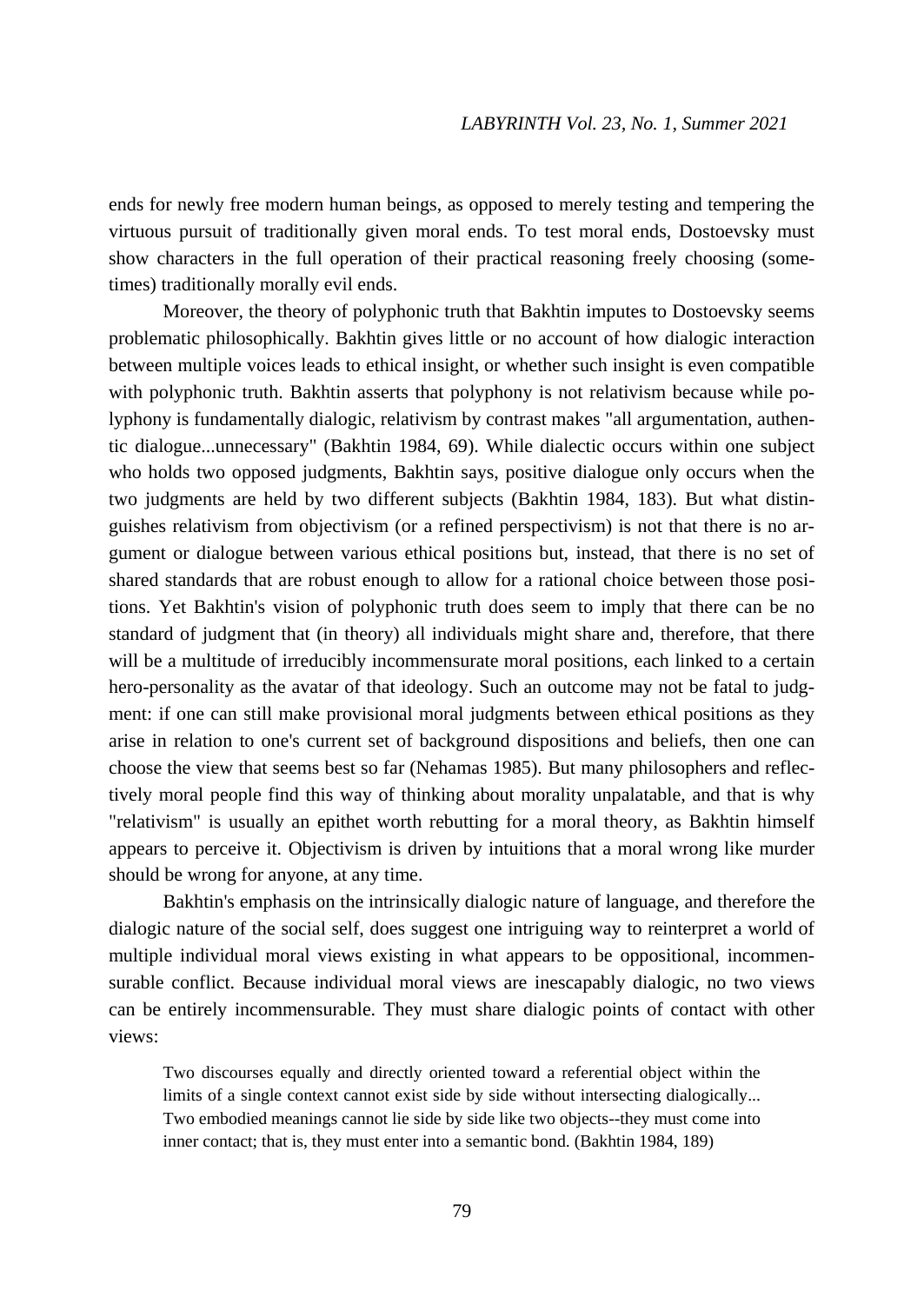Individuals holding conflicting views would then no longer seem to be the logical units of moral analysis, since individuals themselves are thoroughly social selves that must always speak in a polyglot chorus of voices learned or suppressed over a lifetime of moral development. Perhaps one should instead look to dialogic points of contact in order to try to discover discernible fragments of language that lie in true value opposition. But this approach begins to move away from Bakhtin's polyphonic personalism of truth and into structuralist or poststructuralist efforts to identify semiotic signs, which usually lie in binary opposition to one another, as the fundamental units of meaning and value.

Bakhtin elsewhere suggests a theory of a truth composed of a plurality of consciousnesses, "one that is by its very nature *full of event potential* and is born at a point of contact among various consciousnesses" (Bakhtin 1984, 81). Later Bakhtin says that Dostoevsky perceives "not a world of objects...but a world of consciousnesses mutually illuminating one another, a world of yoked-together semantic human orientations," and that Dostoevsky seeks not the true thought but instead the highest, most authoritative "authentic human being and his discourse," which for Dostoevsky is Christ. Christ's ideal image or voice "must crown the world of voices;" Bakhtin quotes Dostoevsky as speaking of how faith in Christ, rather than faith in one's convictions, is the true test of morality (Bakhtin 1984, 97). Paul Tillich adverts to a similar idea as the "Protestant Principle," which is that any doctrine of the church must always stand beneath the Cross, which represents the profound mystery that is Christ himself. One can never be certain that one's doctrine is true, according to Tillich, since the content of one's faith is always uncertain; only faith itself as an orientation toward an "ultimate concern" can be certain (Tillich 1954, 29). But if Christ's voice is the ultimate, authoritative standard by which to judge the truth of the various individual voices in the "great dialoge" (Bakhtin 1984, 40), then Bakhtin may have addressed the problem of relativistic judgment within a polyphonic theory of truth for Dostoevsky, but not in a way that will satisfy those who lack Dostoevsky's faith in Christ.

There are also certain analytic truth-theoretic contradictions in Bakhtin's account that tend to arise for any writer who endorses a relativistic or perspectivist theory of truth: 1) Bakhtin argues that Dostoevsky's polyphonic, dialogic novel captures human truth and life in a way that is better than the monologic approaches of his antecedents. But Bakhtin's argument here itself appears to be monologic in the sense that he argues that there is an objective fact given "monologically" about human life in the world that the polyphonic novel better reflects. 2) Moreover, Bakhtin locates polyphony historically as tied to a distinctively modern social world, which he describes in an objective, "monologically" authoritative way. Bakhtin asserts that "[w]e consider the creation of the polyphonic novel a huge step forward not only in the development of novelistic prose, that is, of all genres developing within the orbit of the novel, but also in the development of the *artistic thinking* of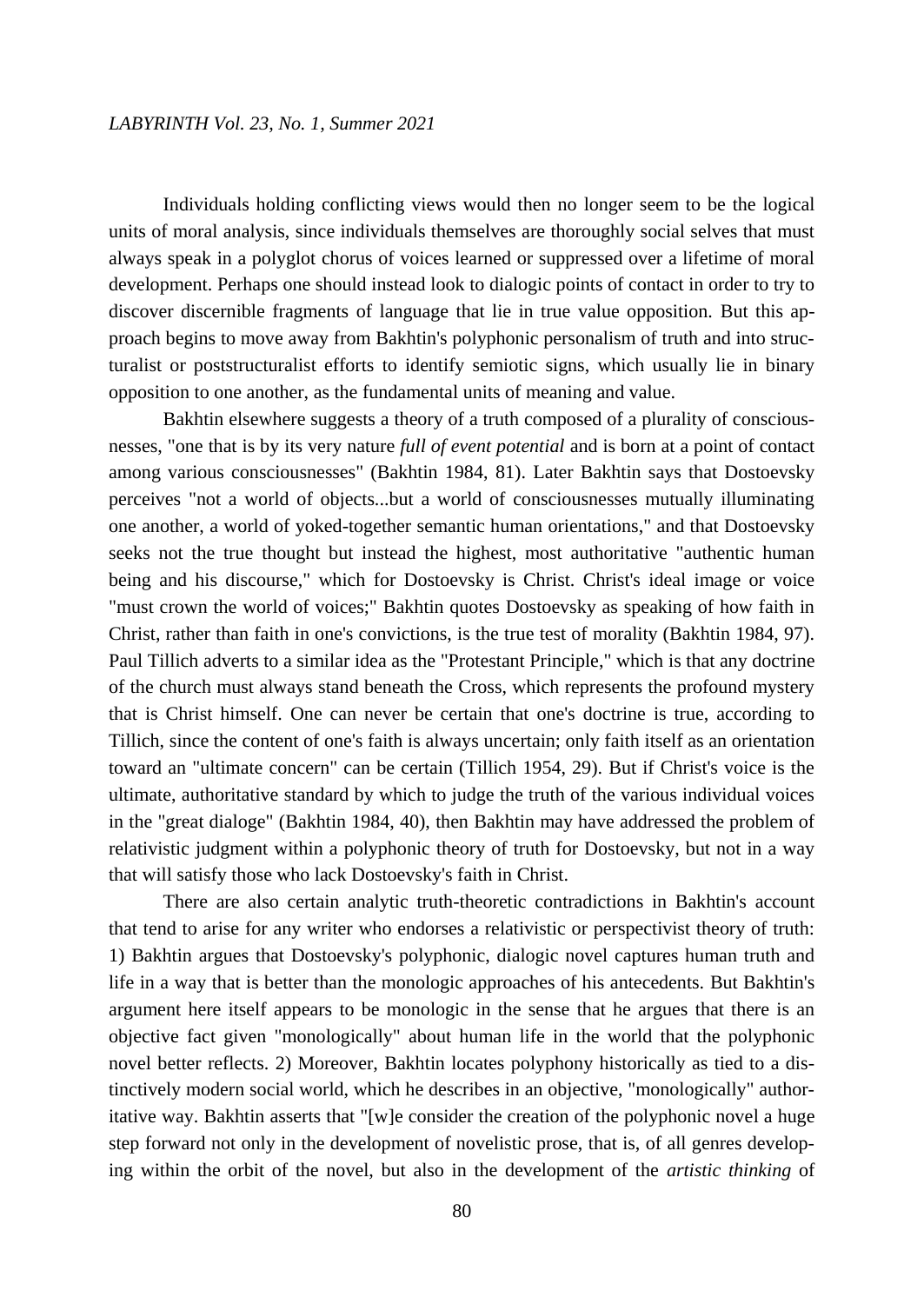humankind" (Bakhtin 1984, 270). But if truth is polyphonic as Bakhtin asserts, then how can he also unproblematically assert such authoritative facts about human beings, and about the progressive development of the novel, in a treatise that does not itself appear to be polyphonic at all? These problems are perhaps not insurmountable, but Bakhtin never addresses them and so appears to be unaware of their presence.

4. Bakhtin argues that Dostoevsky's stylistic devices are unique because they reflect a polyphonic theory of moral truth; however, Dostoevsky's dialogism, sense of carnival, the generic connection to "Menippean satire," and polyphony itself, are concepts that seem either too common or too vague to distinguish his work stylistically from "monologic" writers. What in fact distinguishes Dostoevsky's style is primarily *how* he deploys such stylistic devices for the purpose of testing ultimate moral ends and virtues. Bakhtin fails to make this connection.

This failure seems most obvious when Bakhtin is forced to argue that Dostoevsky's typically miserable, paranoid, neurotic and often vicious characters are somehow more like real human beings with real voices than are the more temperate characters created by "monologic" authors such as Tolstoy. Bakhtin uneasily rationalizes the peculiarities of the unhappy Dostoevskian "hero" by noting that Dostoevsky typically portrays characters who suffer under the regime of capitalism (Bakhtin 1984, 20, 288), and although this observation explains much, it does not explain why "true" polyphonic human voices must sound with such anxious self-consciousness and doubt, or why they must continually speak their ideas and at such ruminative length. Such peculiarities do not seem necessary elements of polyphonic voices. Bakhtin in fact wonders at the peculiar suffering of Dostoevsky's heroes but does not consider that they may often suffer as they do because they repudiate what Dostoevsky (perhaps correctly) regards as true moral values, many of which have traditional Aristotelian virtue-ethical roots. Who would doubt that Goliadkin or Underground Man, for example, lack traditional virtues such as courage, temperance, liberality, munificence, confidence, honesty, wit, friendliness, or modesty? Moreover, Goliadkin and Underground Man themselves frequently observe and remark on their own moral characters – Goliadkin, in one of his many voices, to reassure himself that he is a good man, and Underground Man, to assert, instead, that he is a spiteful, vicious man, while leaving himself what Bakhtin calls dialogic "loopholes," ways for Underground Man to later recast his viciousness as heroic virtue.

Bakhtin catalogs some of the peculiar traits common to Dostoevsky's heroes: They are extraordinarily self-conscious and self-reflective (Bakhtin 1984, 32). They lack an originating or stabilizing history, or any final unity or confident self-definition (Bakhtin 1984, 59). Their dialogic relations with other characters bar any resolution of their own ideas or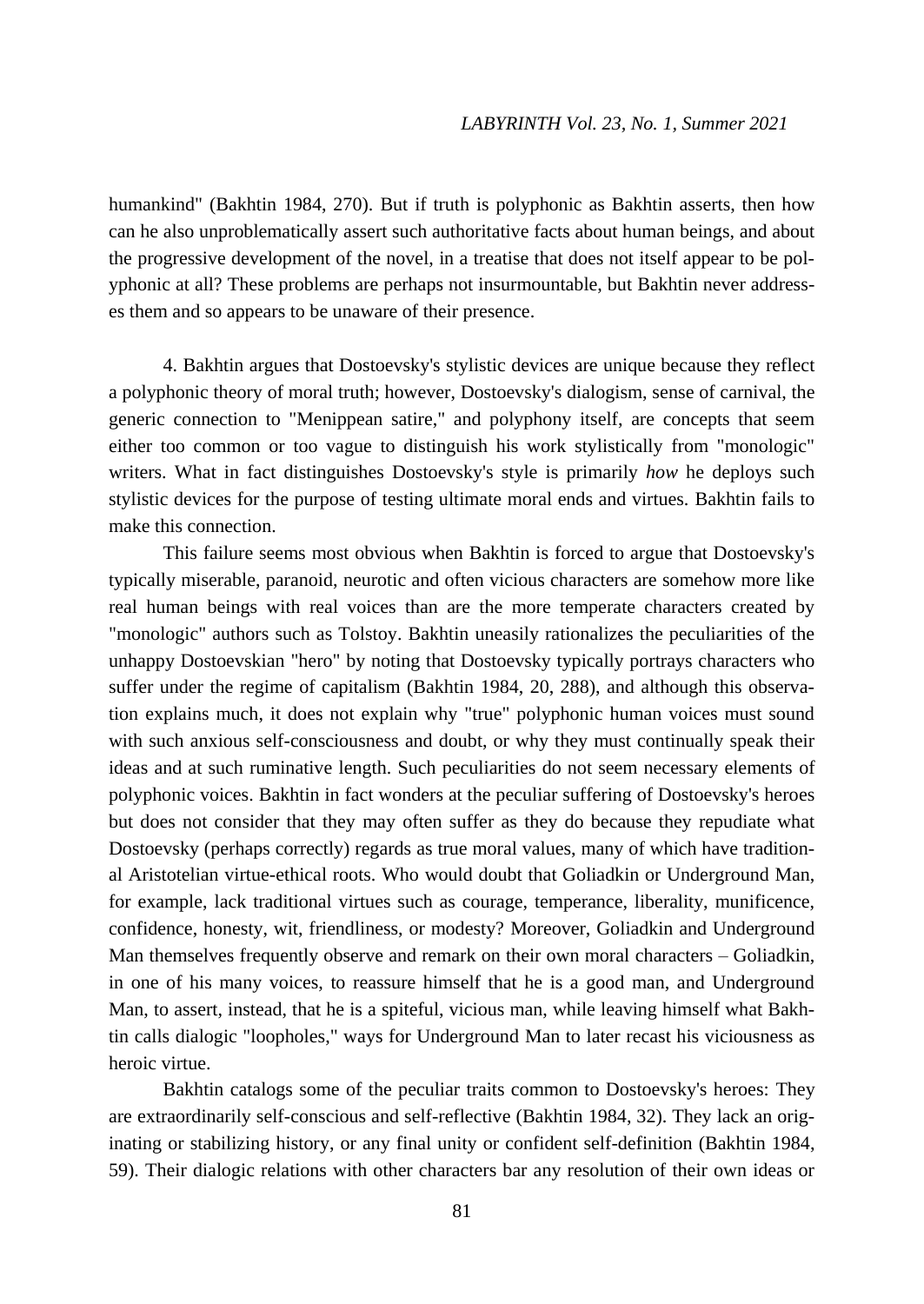character: their lives and their thoughts are intrinsically anticipatory, either of another person's rejoinder to their discourse, or on the other hand, anticipatory of some resolution to the endless rejoinders of dialogue, some crisis or denouement, but this resolution never arrives (Bakhtin 1984, 32). Everything they think or say is with a "sideward glance" at another potential or actual interlocutor (Bakhtin 1984, 32, 205). They are "people of an idea" (Bakhtin 1984, 87). Both Underground Man and Goliadkin betray a discourse that "cringes" at the anticipated responses others might give them (Bakhtin 1984, 205). Moreover, their thought is itself already internally as well as externally "dialogic:" the word itself is never stable within them, but is already a pastiche, or rather a complex, layered tangle of others' thoughts and perspectives on them, as much as their own.

How could Dostoevsky's novels be read as fundamentally a polyphony of distinct individuals in the way Bakhtin asserts, if Dostoevsky's characters share common peculiar traits? Rather than liberating his characters into their own voices, Dostoevsky would instead seem to be creating characters who all share a peculiar sort of Dostoevskian voice. If this peculiar voice is a product of Dostoevsky's art, rather than a spontaneous essence constituent of any true human voice, then the polyphony Bakhtin hears in Dostoevsky's novels would seem subordinate to Dostoevsky's "monologic" authority, in the same way that Tolstoy's or Chekhov's characters are subordinate to their authorial design. On this view, Dostoevsky's characters may seem even less real and independent than a monologic novel's characters because these peculiarities may seem to thoroughly dominate his characters. Chekhov's (or, say, Fitzgerald's) minimalist way of "glimpsing" the minds of his characters, for example, seems to liberate them into a variety of possibilities within the structure of his stories in a way that is at least arguably as effective as is Dostoevsky's way of surfacing the obsessive discursive consciousnesses of his characters. On this reading there may seem less room for the interpretation of Goliadkin's s or Underground Man's emotions or views than there is in, say, Tolstoy's *Pierre* or in Chekhov's "Lady and the Dog." Is Underground Man really less defined as a character than is Pierre?

Bakhtin is certainly right, however, to identify the essence of Dostoevsky's new poetics as that of giving voice to a character's consciousness working at its most fundamental level, portraying an individual's reasoning and speech in a way that does not anticipate any definite moral conclusion or denouement. That, I argue, is the entire point of Dostoevsky's work, because he hopes to depict free individuals deliberating over ultimate moral ends: "*In a human being there is always something that only he himself can reveal, in a free act of selfconsciousness and discourse, something that does not submit to an externalizing secondhand definition*" (Bakhtin 1984, 58). These free, revelatory acts of self-consciousness in discourse are exactly what Dostoevsky's new poetics of modern freedom must disclose, if it is to serve its purpose of interrogating traditional moral ends as ultimate ends.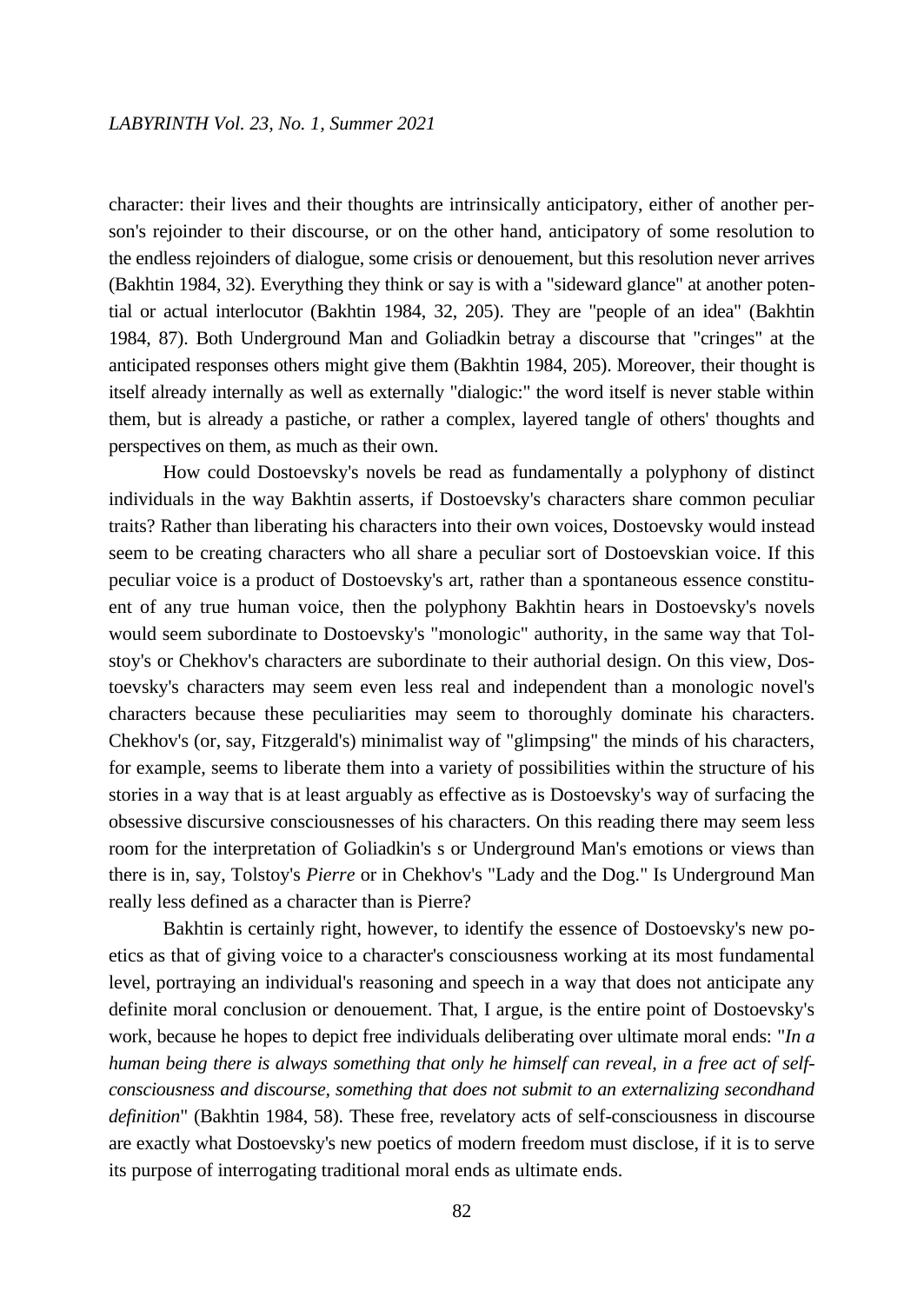Bakhtin argues that Dostoevsky invented polyphony, and that Dostoevsky's characters speak to the author and to each other in ways that the author cannot control or predict. But characters who take on a life of their own or who express much of that life in a stream of dialog do not seem particularly unique in literature; indeed, it is commonplace for an author to think of her characters as in some sense taking on lives of their own. That seems one of the marks of any great writer's imaginative faculty. Bakhtin unconvincingly rejects the apparent polyphony present in Shakespeare's works, arguing that 1) drama as a genre "may be multi-leveled but cannot contain multiple worlds," 2) in each of Shakespeare's plays there is only one fully valid voice, that of the main protagonist, and that 3) Shakespeare's heroes are not ideologists in the way that Dostoevsky's heroes are (Bakhtin 1984, 34). But these remarks seem conclusory and are given without much defense, and so it seems at least arguable that Shakespeare created polyphonic works centuries before Dostoevsky did. Bakhtin's remarks dismissing polyphony in Balzac's work seem similarly conclusory (Bakhtin 1984, 34).

Bakhtin also argues that Dostoevsky's works bear the distinctive marks of a genre Bakhtin calls "Menippean satire," but Bakhtin develops the history of this genre so broadly that it could arguably include almost any work of literature, and indeed Bakhtin does include a tremendous range of works as within it or as influenced by it somehow, from Socratic dialogues, to Marcus Aurelius' journal, to the Gospels (Bakhtin 1984, 132, 135), and all the way through medieval and Renaissance works to modern works of literature. It is difficult to evaluate Bakhtin's sweeping claims for the pervasive influence of Menippean Satire, but the "carnival" qualities Bakhtin identifies, the disruptions of time and space, the odd juxtapositions of the sacred and the profane, the noble and the common, do serve Dostoevsky's need to make a variety of forms of life and ultimate moral ends immediately available for his characters' examination.

Bakhtin does convincingly argue that Dostoevsky's portrayal of dialogic selfconsciousness is stylistically unique. The literary technique that Dostoevsky discovers in *The Double* of making one's hero an object of his own self-definition, and so setting up the (often vicious) recursive chain of dialogic voices within the hero, do give his characters a unique inscrutability, an innate resistance to "finalizability." One can never fully know what a Dostoevskian character is thinking when Dostoevsky employs this technique, how far down the hall of mirrored self-reflections his character has walked. Although Bakhtin carefully fills the gaps in Goliadkin's internal dialogue with the various projected voices he engages, we cannot know for certain which voice is which because these voices are conscious of themselves as well and are dialogic, and so might begin another dialogue with themselves, and so on. Dostoevsky "took what had been a firm and finalizing authorial definition and turned it into an aspect of the hero's self-definition," Bakhtin observes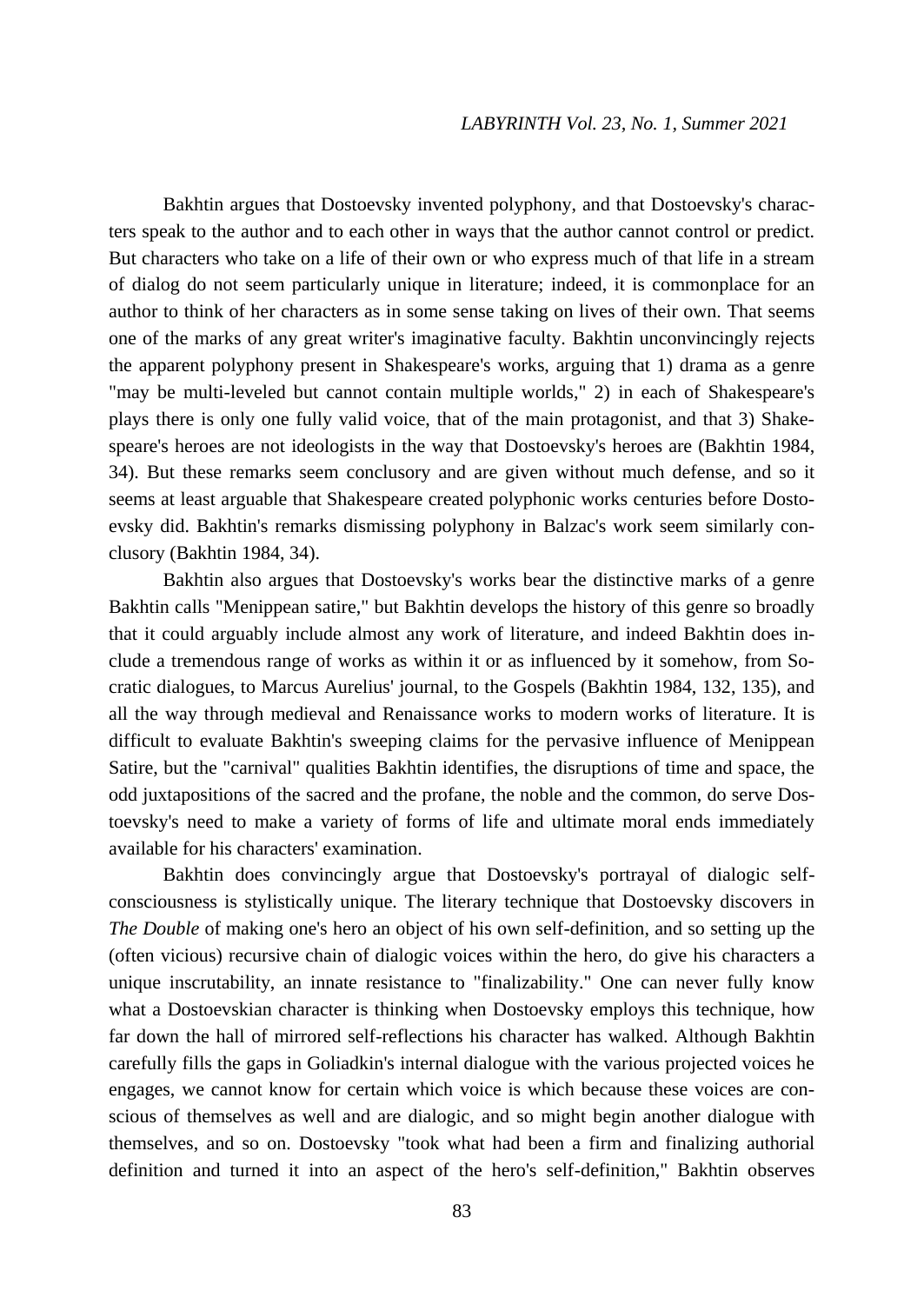(Bakhtin 1984, 49). But this form of awareness of one's self-definition will often be required if the hero is to confront ultimate moral values.

5. Dostoevsky recasts rather than abandons the motivating impulse of Aristotle's poetics by creating novels and stories that help a new, radically free kind of moral subject test ultimate moral ends. The various stylistic devices that Bakhtin observes in Dostoevskys' work do not exist for the purpose of setting forth a revolutionary "polyphonic" model of moral truth, as Bakhtin claims, a theory of truth that is not only unnecessary for Dostoevsky to endorse, but problematic philosophically. The free modern individual must choose her own moral ends and virtues; therefore, she needs representations of heroes who explicitly rationalize their choices of a variety of different moral ends, both to themselves and in dialogic confrontations with other people. The modern individual needs to see experiments where heroes test ends that have traditionally been thought evil, because no moral value can any longer be presumed to be good for her in the way Aristotle argued. Dostoevsky's poetics serve this purpose well for the same basic reason that the poetics of tragedy served the purpose of training the virtues in Aristotle's world. The individual can acquire a wealth of experience of different ways of being and choosing values via her experience with their artistic mimetic representations, without the risks associated with actually experimenting with these values. The free individual can learn from Dostoevsky's works what sort of person and life results when an individual chooses to reject the traditional moral prohibition on murder, for example, and what sort of practical reasoning might lead one to that end, and then how that character confronts and justifies herself to others who question her judgment. The free individual trusts Dostoevsky as a masterfully imaginative artist who can guide her by faithfully creating good mimetic representations of such experiments, ones where it is the distinctive reasoning and specific dispositions of the characters themselves, and not Dostoevsky's biases, that lead those characters to choose moral ends of different kinds. That, I have argued, is Dostoevsky's main aim and the purpose of his "polyphonic novel."

> *Dr. Ava T. Wright, California Polytechnic State University, avwright[at]@calpoly.edu*